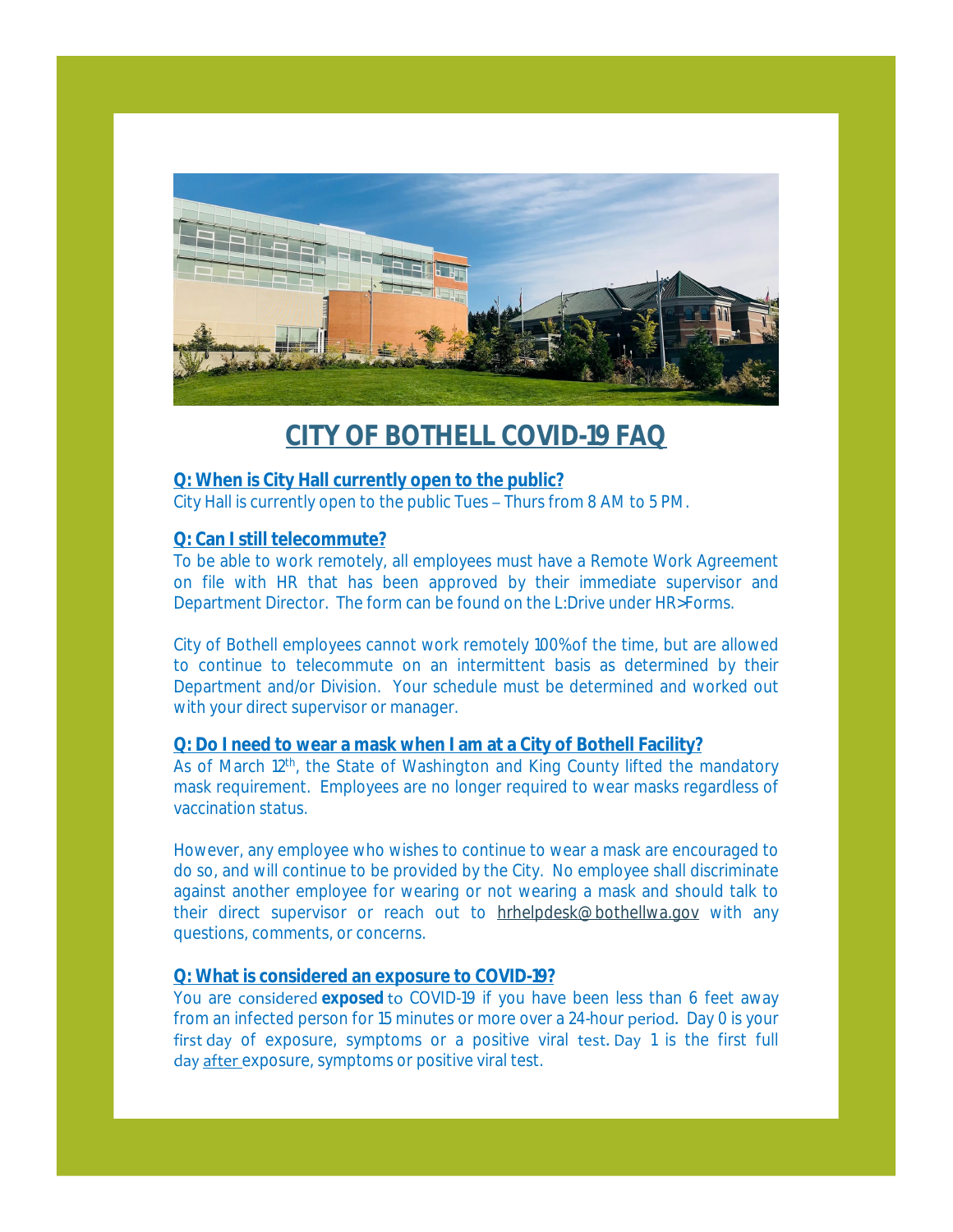#### **Q: What should I do if I am exposed to COVID?**

**Scenario** 1: If you are exposed to COVID and you are fully vaccinated (with boosters), you do not need to quarantine. Wear a high quality, well-fitting mask around others for 10 days after exposure. Test on day five if possible. If symptoms develop, quarantine unless you get a negative COVID-19 test result.

**Scenario** 2: If you are not up to date on vaccination and booster (within the last 6 months), quarantine for five days and get tested on day five after exposure. Exposure day is considered "day zero." If you test negative or you do not have symptoms after day five, you can return to work with a well-fitting, high quality mask through day 10.

**Scenario** 3: If you were exposed to COVID-19 and had a confirmed COVID-19 case in the past 90 days, you do not need to quarantine unless you develop symptoms. Wear a well-fitting, high quality mask for 10 full days after exposure. "Day Zero" is the first day of exposure.

#### **Q: What if I have to quarantine because I was exposed at work?**

If an employee has a known exposure due to being at a City of Bothell facility and verified by the Medical Officer or Safety Manager, you are eligible for a form of paid Admin Leave (Emergency Work-at-Home Leave) for any days that you are unable to work from home. In other words, if you were exposed to COVID because you came to work, we are not going to require you to use your own leave.

Because Firefighters are required to be vaccinated under Governor Proclamation 21.14.1 and are currently being tested every day, the rules for leave after exposures at work are different than all other employees. If a Firefighter believes they were exposed at work, they should contact Fire Administration if they have questions or see the Chief's Special Notice 22-004: "COVID Related Operational Items."

## **Q: What should I do if I have COVID symptoms?**

If you are experiencing a mild COVID symptom and have a history of having such symptoms due to allergies or another condition (such as runny nose, etc.), you can probably report to work after discussing the matter with your supervisor. If you are unsure in any way, we encourage you to either take a quick test or a PCR test. If the test is negative and you feel well enough to work, you are cleared to do so. Regardless of your test result, if you experience more than mild or multiple symptoms, please stay home. SERIOUSLY, we need to learn from the pandemic. If you are sick, don't tough it out, use sick leave. JUST. STAY. HOME.

#### **Q: What kind of test should I take?**

You can take a quick test if you are experiencing a mild symptom, or you have been exposed to someone who has tested positive for COVID, and you are unsure and are taking a test to find out if you are positive. If you experience more severe or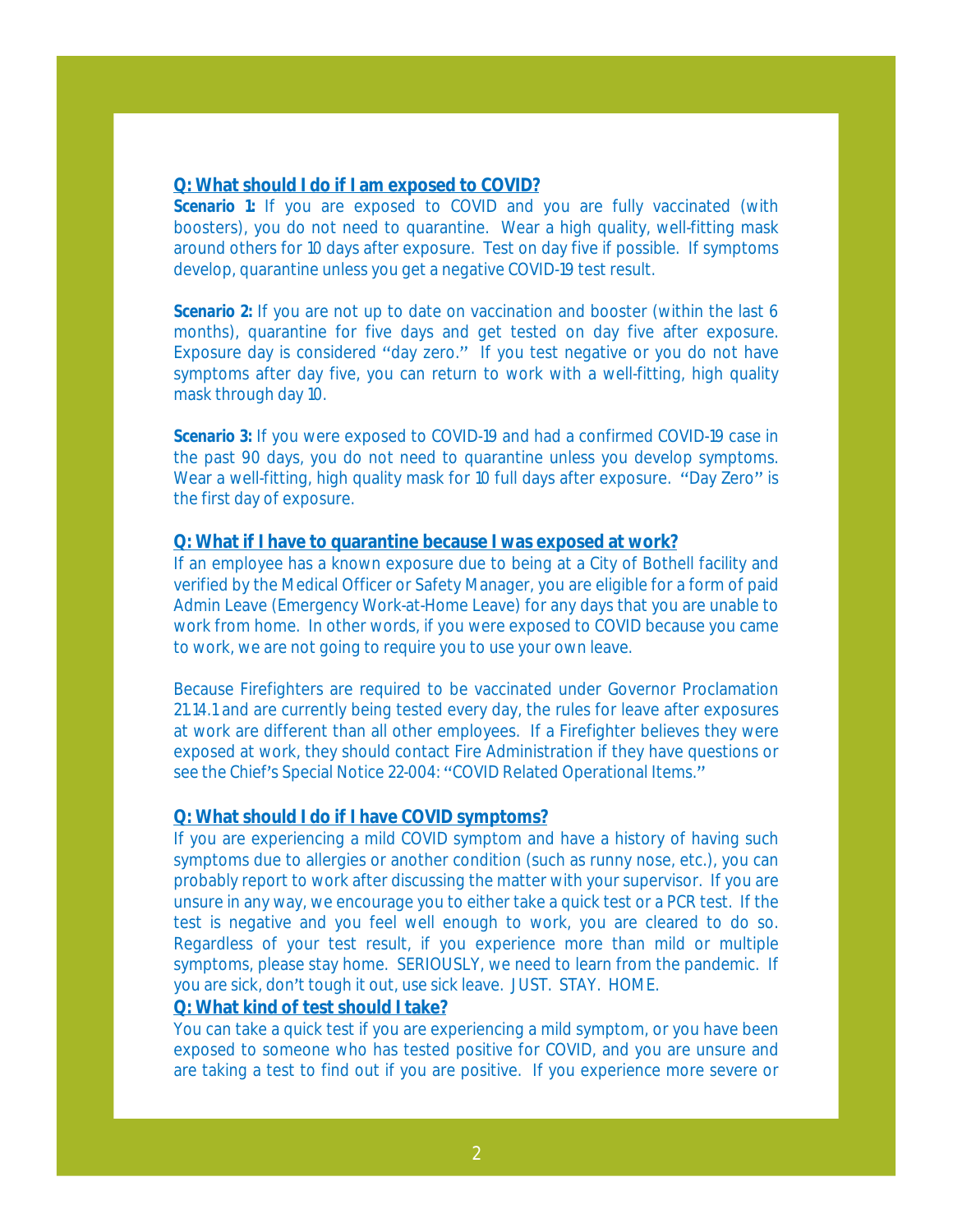multiple symptoms, we recommend that you take a PCR test. With a quick test you will get the results within 15 minutes. With a PCR test you may have to wait 48 – 72 hours.

## **Q: How can I get a test?**

If you need a COVID test, quick tests are currently being distributed within all departments. If you cannot get a quick test from your department, feel free to contact CRR staff on the 1<sup>st</sup> floor of City Hall. If you are unsure and taking a test to find out, please wear a mask if you enter any City facility. If you are experiencing multiple symptoms or are sick, please do not come to work, stay home, and call your supervisor. You can also get quick tests from most local pharmacies. If you are seeking a PCR test you can access several testing centers throughout the region or contact your doctor.

#### **Q: What should I do if I test positive for COVID?**

If you test positive for COVID, please stay home and follow current CDC guidelines on how long to quarantine (currently five days, return on the 6<sup>th</sup> day if no symptoms and wear a well-fitting, high quality mask). If you feel well enough, you can work remotely with approval from your supervisor and/or director. Please also work with your supervisor on contact tracing as they will need to alert the City's Medical Officer, Butch Noble (butch.noble@bothellwa.gov) and Safety Manager, Katy Thelen (katy.thelen@bothellwa.gov). We will continue to follow all protocols with contact tracing and alerting employees, including an all staff email with the times, days and locations the employee had been at work.

## **Q: Can I use EPSL (Emergency Paid Sick Leave) if I have to stay home due to COVID for any reason?**

No. The EPSL benefit is expiring as of March 12<sup>th</sup>. After this date, employees will no longer be able to submit for EPSL.

#### **Q: Does the City have a vaccine mandate?**

No. The City currently has no plans to implement a vaccine mandate for all employees.

Our Firefighters are required to be vaccinated under Governor Proclamation 21.14.1. Currently we know of no planned changes to the Governor's Proclamation, but continue to monitor the situation. The City will communicate with Firefighters who have received an accommodation from the Governor's Proclamation as information impacting their accommodation changes.

*We will continue to update all staff as things change and we ask that all employees be patient with each other, managers, supervisors and all staff as we navigate the* 

\_\_\_\_\_\_\_\_\_\_\_\_\_\_\_\_\_\_\_\_\_\_\_\_\_\_\_\_\_\_\_\_\_\_\_\_\_\_\_\_\_\_\_\_\_\_\_\_\_\_\_\_\_\_\_\_\_\_\_\_\_\_\_\_\_